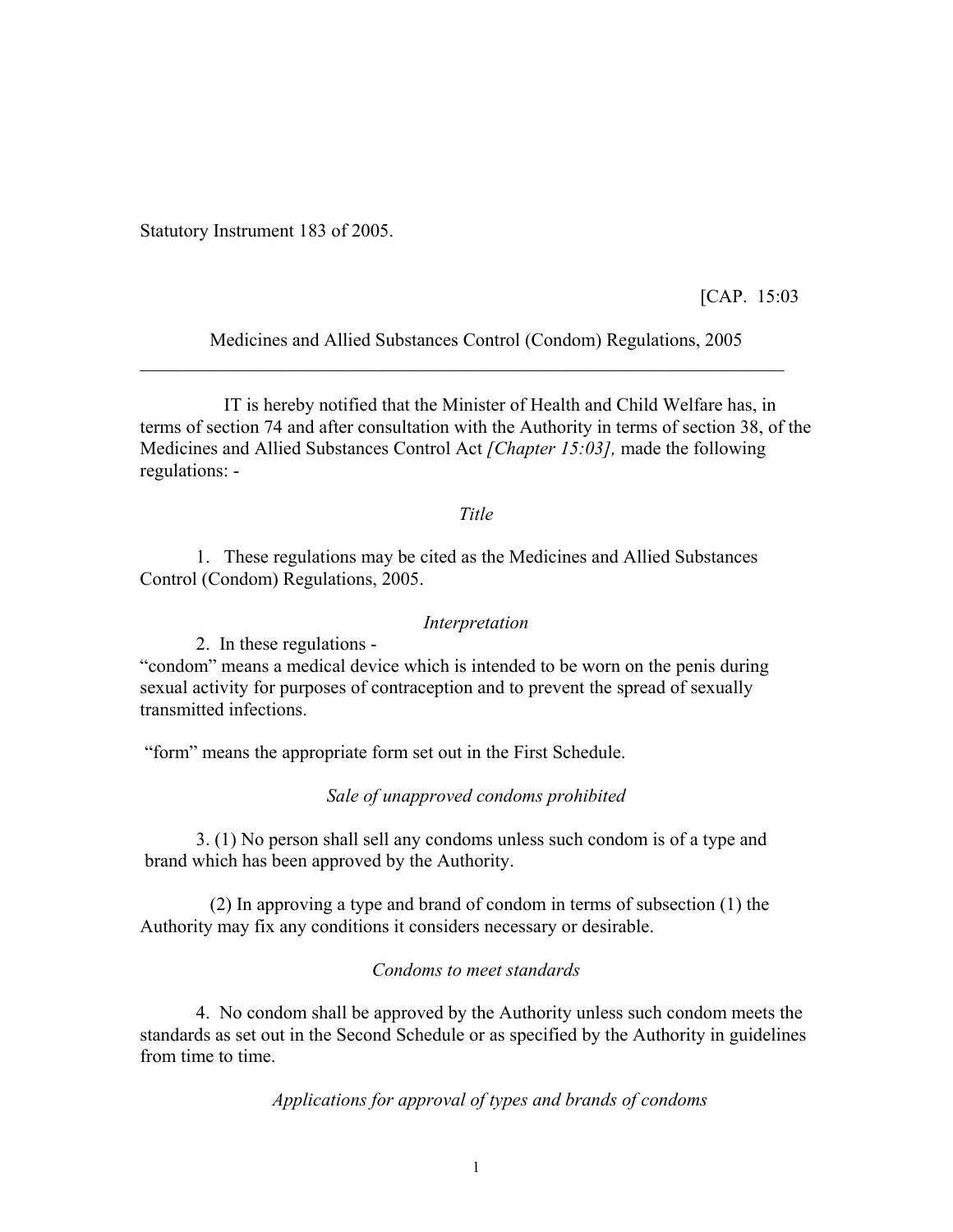5. Any person who wishes to obtain the approval of the Authority for a type and brand of condom shall apply to the Authority, in duplicate, in Form M.C.Con.1 and such application shall be accompanied by -

- (a) the fee specified in section 14; and
- (b) the appropriate number of samples as required by the Authority.

### *Notification of approved types and brands of condoms*

6.Where the Authority approves a type and brand of condom the Director-General shall cause to be published in the *Gazette* notification of such approval.

## *Packaging of condoms*

 7. (1) Every condom shall be sealed in an individual pack which shall state thereon the date of manufacture of such condom and the date of expiry.

 (2) Each package of condoms shall state thereon the name and address of the manufacturer of such condom.

## *Storage of condoms*

 8. No person who stores for sale any condom shall expose such condom to heat in excess of twenty-eight degrees Celsius, moisture, direct sunlight or fluorescent lighting.

#### *Distribution of unapproved batches of condoms prohibited*

 9. (1) No importer, manufacturer or wholesaler, as the case may be, shall sell any condom unless the batch, of which such condom is a part, has been approved for distribution by the Authority.

(2) Any person who wishes to obtain the approval of the Authority in terms of subsection (1) shall apply to the Authority, in duplicate, in Form M.C. Con. 2.

(3) Where the Authority approves a batch of condoms, such batch may be sold for such period as determined by the Authority.

### *Shelf life of condoms*

 10. (1) No person shall sell any condom, which is more than thirty-six months old from the date of manufacture.

Provided that in the case of a type and brand of condoms whose shelf life exceeds thirty six months the manufacturer concerned shall supply satisfactory stability data on such type and brand of condoms.

 (2) No person shall import any condom, which has less than six months of its shelf life remaining.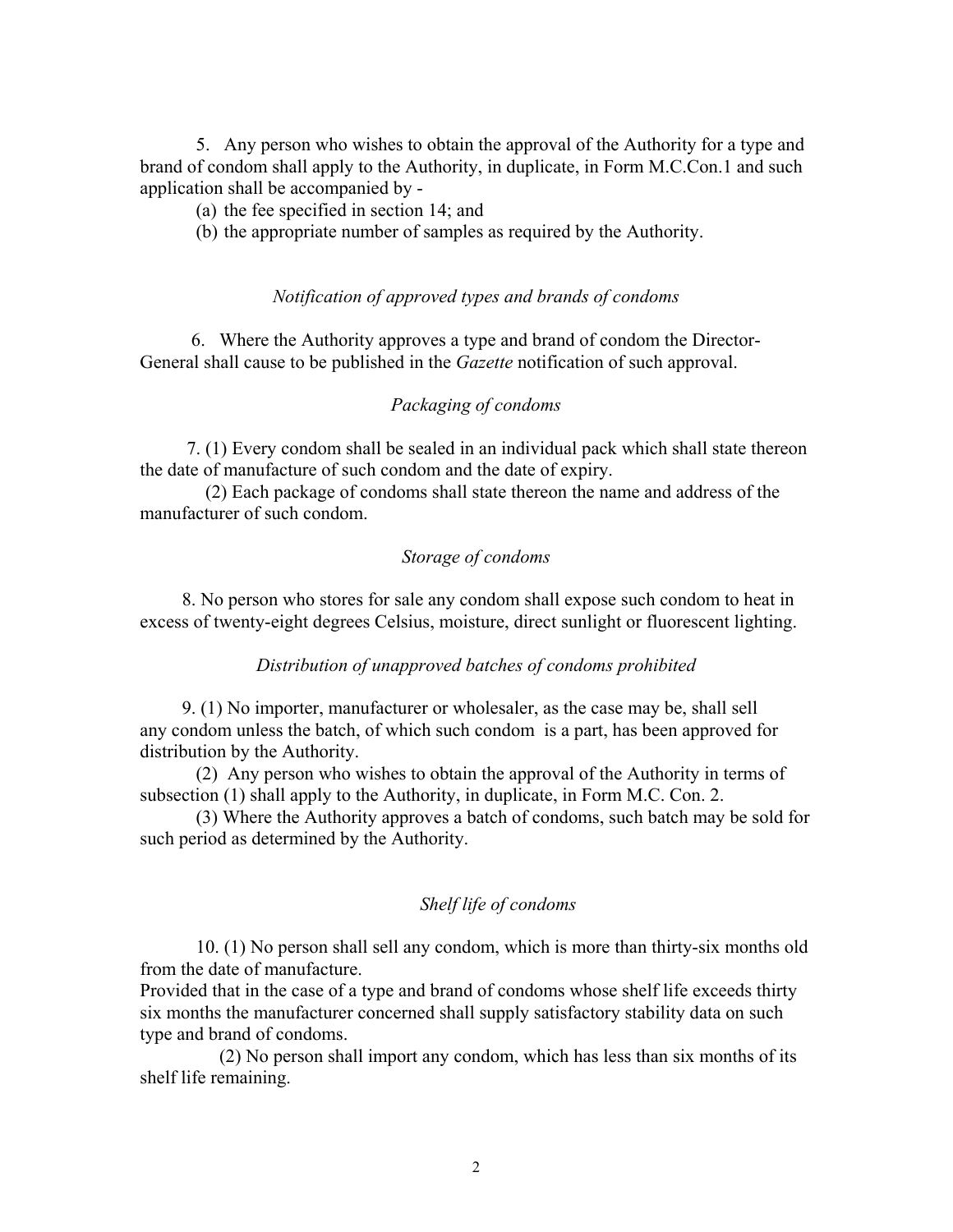#### *Sale of expired condoms prohibited*

 11. No person shall sell any condom on a date later than the expiry date, which appears on the package of such condom.

### *Notification of change of particulars*

12. Every person shall without delay inform the Authority of any alteration from the information or particulars furnished by him in applying for approval for a type and brand of condom in terms of section 5.

## *Withdrawal of condoms*

13. Where the Authority is of the opinion that the withdrawal of any batch of condoms is necessary for the protection of the public, the Authority may require any person to withdraw such batch of condoms in accordance with the procedure as determined by the Authority.

#### *Fees*

14. (1) The fee payable in respect of an application for the approval of a type and brand of condom shall be two hundred thousand dollars.

 (2) Any costs incurred in testing any condoms for the purpose of obtaining approval in terms of section 5 or 9 shall be borne by the importer, manufacturer or wholesaler, as the case may be.

### *Penalties*

15. Any person who contravenes these regulations shall be guilty of an offence and liable to a fine not exceeding three thousand dollars.

### *Repeals*

 16. The Drugs and Allied Substances Control (Condom) Regulations, 1991, published in Statutory Instrument 147 of 1991, are repealed.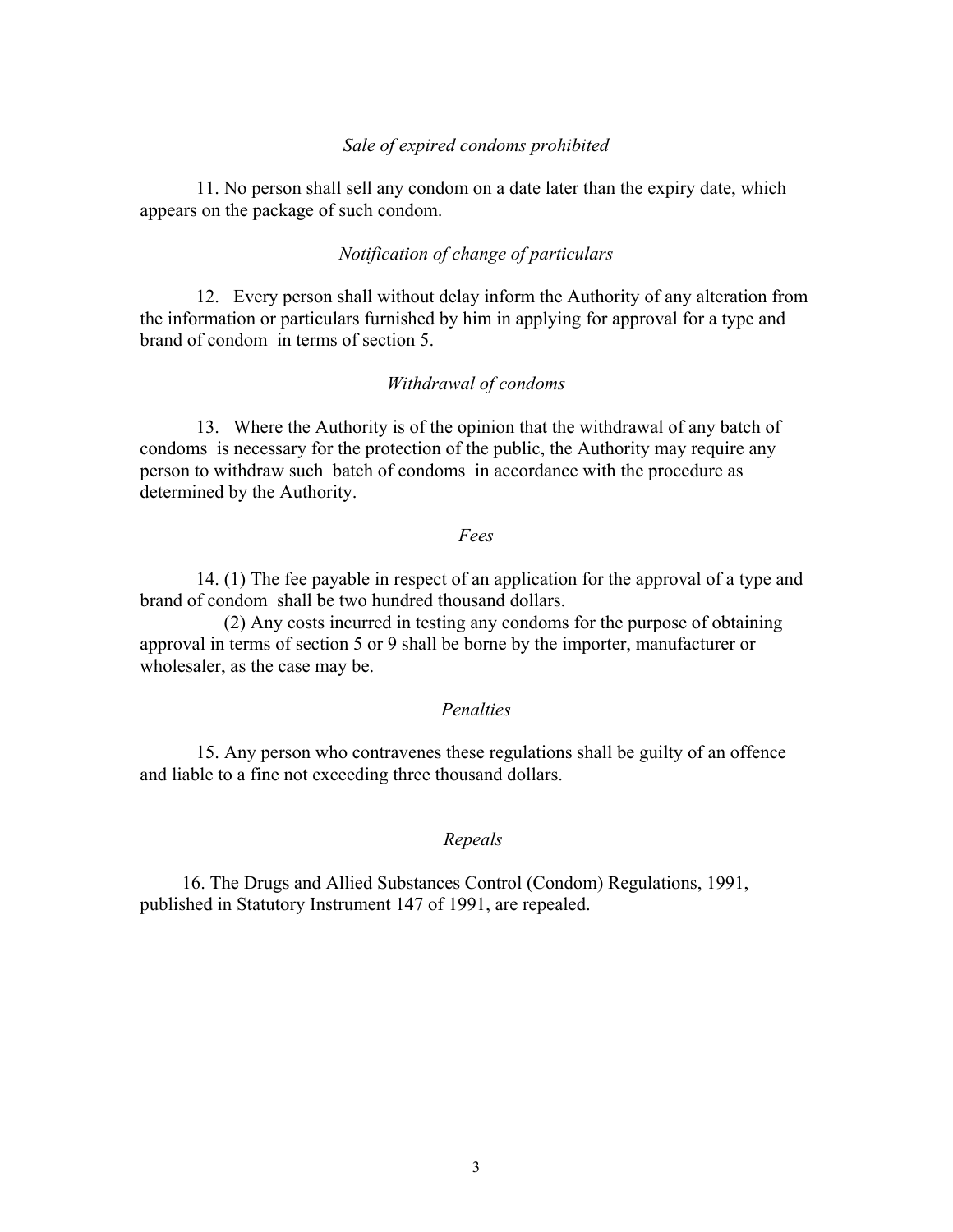# FIRST SCHEDULE *(Section 2)* FORMS

Form M.C. CON. 1

# MEDICINES AND ALLIED SUBSTANCES CONTROL ACT *[CHAPTER 15:03]*  APPLICATION FOR APPROVAL OF A TYPE OF CONDOM

# *(To be submitted in duplicate)*

An application in terms of section 5 of the Medicines and Allied Substances Control (Condom) Regulations, 2005.

To be sent to the Director-General, Medicines Control Authority of Zimbabwe, P O Box 10559, Union Avenue, Harare, or to be lodged at the offices of the Director-General, Medicines Control Authority of Zimbabwe, 106 Baines Avenue, Harare.

Samples and printed matter to be forwarded by post or other means and carriage, customs duty and clearance to be paid and effected by the applicant in all instances.

# *Notes*

- 1. The application fee and any other relevant documents are required to be attached to the application. If the fee or document required to be attached is not attached, the application cannot be accepted.
- 2. If insufficient space is provided in the application attach a sheet of paper with the additional information.
- 3. If the form or any part of the form is illegible or not properly completed the application will be rejected.

|          | 1. Particulars of applicant:<br>If a sole proprietor: Full names: |
|----------|-------------------------------------------------------------------|
|          |                                                                   |
| 2.       | Business, Physical and postal addresses:                          |
| 3.<br>4. |                                                                   |
|          |                                                                   |
|          |                                                                   |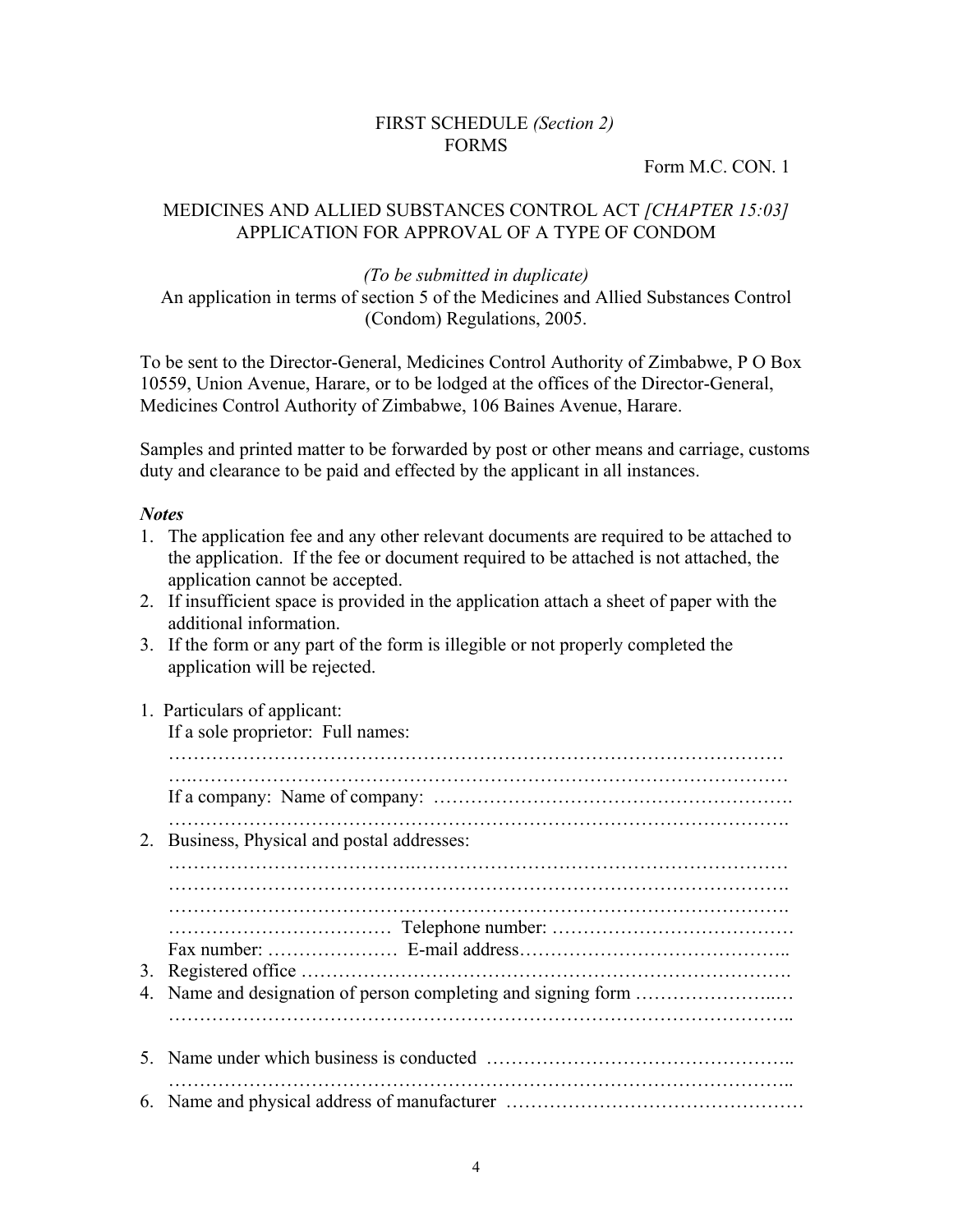| 7. | State whether there may be any alternative places/sources of manufacture other than<br>that referred to in item 6. YES/NO*.<br>IF YES, state the name(s) and address(es) of the other manufacturers<br>.                |
|----|-------------------------------------------------------------------------------------------------------------------------------------------------------------------------------------------------------------------------|
| 8. |                                                                                                                                                                                                                         |
| 9. |                                                                                                                                                                                                                         |
|    |                                                                                                                                                                                                                         |
|    | 11. State how condom is packed                                                                                                                                                                                          |
|    | 12. State how condoms will be offered for sale in packs or packages to -<br>13. State the type of sealing for individual packs of condoms (e.g. glue, crimping, etc.)                                                   |
|    | 14. State the specifications of the condoms including shelf life                                                                                                                                                        |
|    | 15. Summary of methods used to ensure compliance with specifications                                                                                                                                                    |
|    | 16. Give details and explanations of all codes on the packaging which appear on an<br>individual pack of condoms<br>.                                                                                                   |
|    | 17. State number of samples submitted for testing                                                                                                                                                                       |
|    | to pay the cost for any tests conducted on the condoms and enclose herewith a deposit of<br>I, the undersigned, hereby declare that all the information contained herein and in the<br>attachments is correct and true. |
|    | Signature of applicant                                                                                                                                                                                                  |

\* *Delete the inapplicable*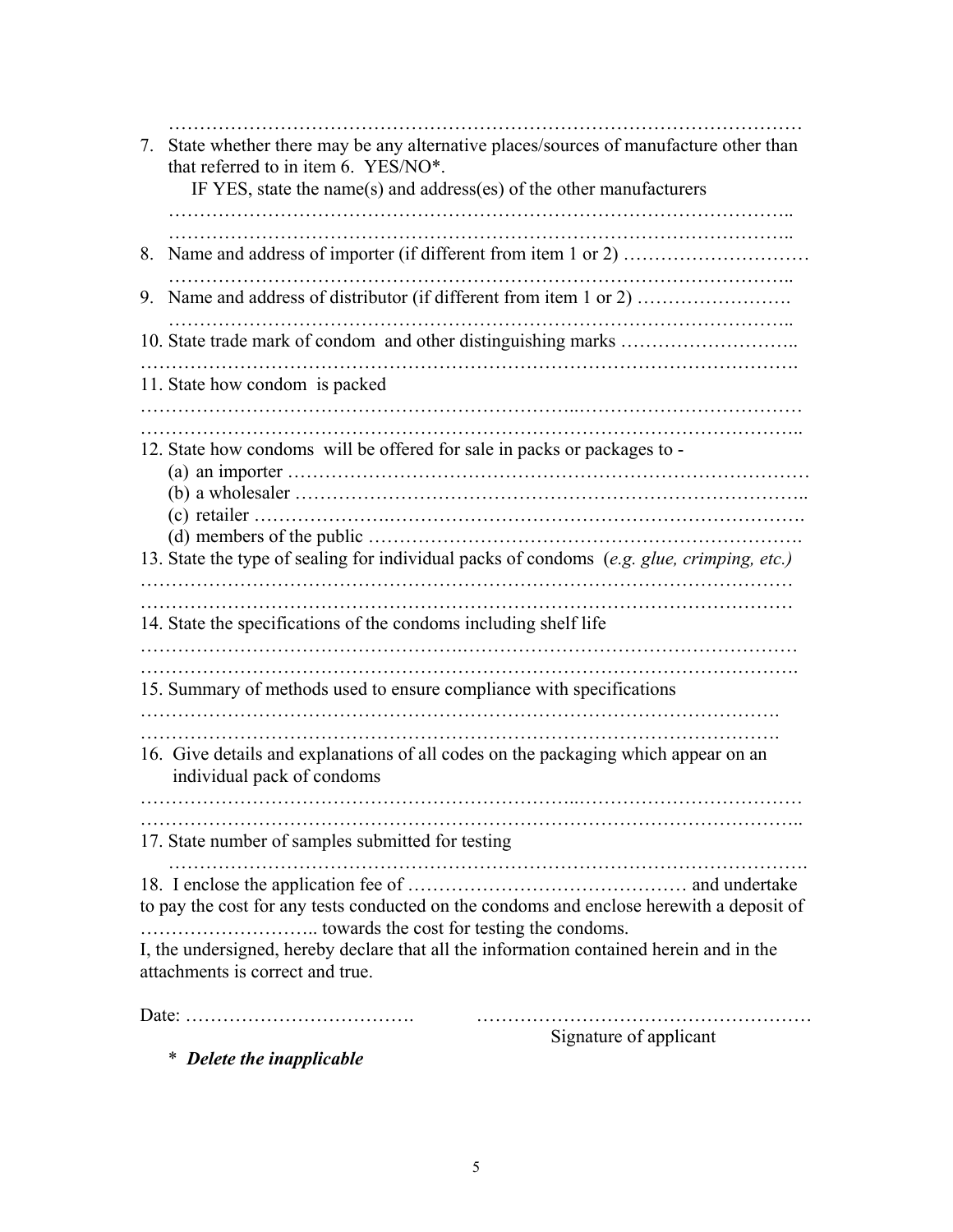# Form M.C.Con. 2 MEDICINES AND ALLIED SUBSTANCES CONTROL ACT *[CHAPTER 15:03]* APPLICATION FOR TESTING BATCHES OF CONDOMS *(To be submitted in duplicate)*

Medicines and Allied Substances Control (Condom) Regulations, 2005 An application in terms of section 9 of the Medicines and Allied Substances Control (Condom) Regulations, 2001.

To be sent to the Director-General, Medicines Control Authority of Zimbabwe, P O Box 10559, Union Avenue, Harare, or to be lodged at the offices of the Director-General, Medicines Control Authority of Zimbabwe, 106 Baines Avenue, Harare.

Samples and printed matter to be forwarded by post or other means and carriage, customs duty and clearance to be paid and effected by the applicant in all instances.

| 1. Particulars of applicant:<br>If a sole proprietor: Full names: |                                                                                                      |  |  |  |
|-------------------------------------------------------------------|------------------------------------------------------------------------------------------------------|--|--|--|
|                                                                   |                                                                                                      |  |  |  |
| 2.                                                                |                                                                                                      |  |  |  |
| 3.                                                                | Telephone number: Fax number: E-mail address                                                         |  |  |  |
| 4.                                                                |                                                                                                      |  |  |  |
| 5.                                                                |                                                                                                      |  |  |  |
| 6.                                                                |                                                                                                      |  |  |  |
| 7. Name and address of importer (if different from item 1 or 2)   |                                                                                                      |  |  |  |
| 8.<br>9.                                                          |                                                                                                      |  |  |  |
|                                                                   |                                                                                                      |  |  |  |
|                                                                   |                                                                                                      |  |  |  |
|                                                                   |                                                                                                      |  |  |  |
|                                                                   | testing the condoms.                                                                                 |  |  |  |
|                                                                   | I, the undersigned, hereby declare that all the information contained herein is correct<br>and true. |  |  |  |

| $\mathcal{L}$ consistence of consistence |
|------------------------------------------|

Signature of applicant

*Note:* 

1. An analyst or an inspector duly authorized by the Authority will visit your premises to obtain random samples from the batch concerned for the purpose of testing them.

SECOND SCHEDULE (Section 4)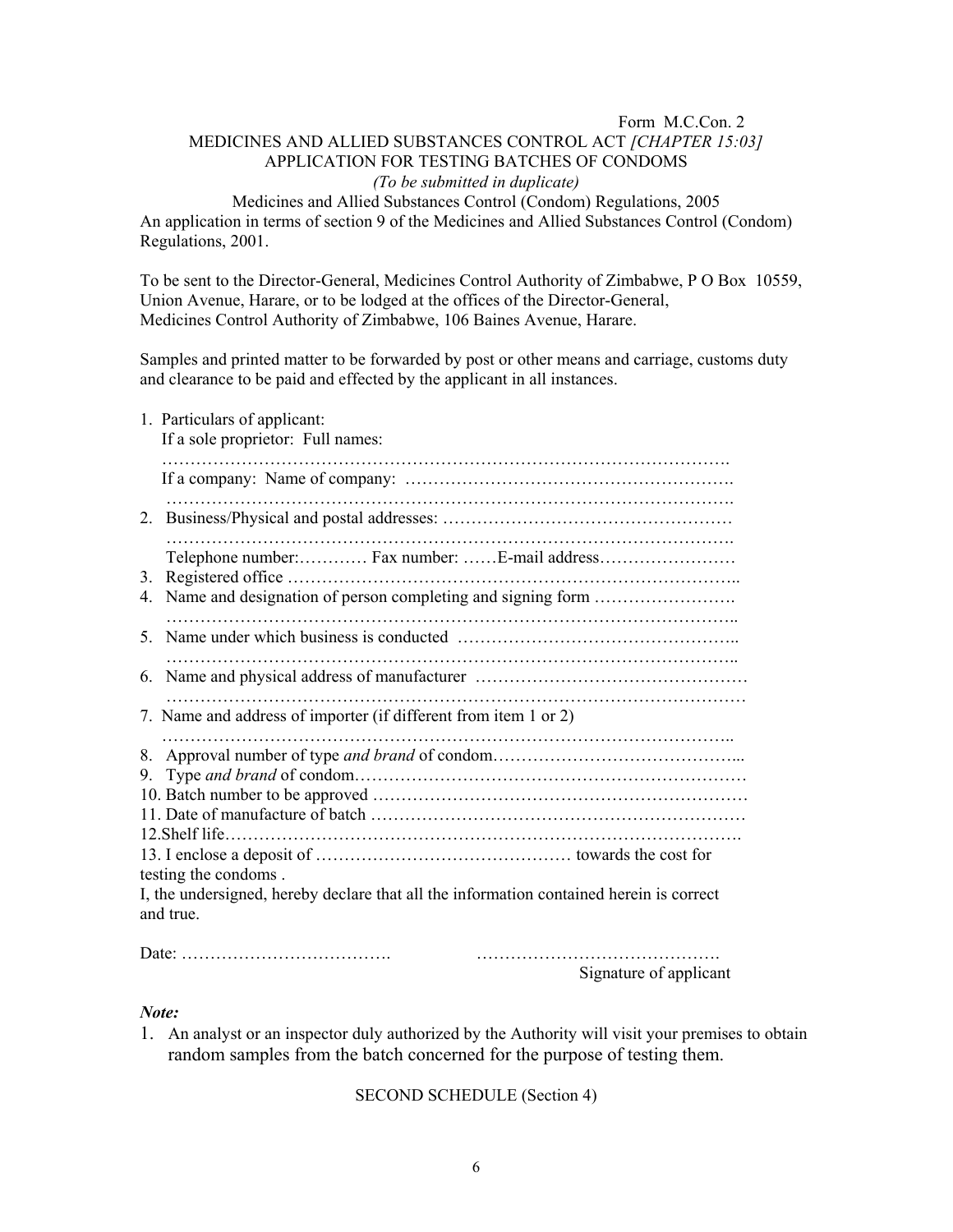### STANDARDS OF CONDOMS COMPLIANCE SPECIFICATIONS

# PART I

| <b>TEST</b>          | <b>BATCH SIZE</b> | <b>SAMPLE SIZE</b> | <b>NON COMPLIERS</b>               |
|----------------------|-------------------|--------------------|------------------------------------|
|                      |                   |                    | <b>ALLOWED</b>                     |
| <b>Dimensions</b>    | $10000 - 35000$   | 8                  | $\Omega$                           |
|                      | 35 001 - 150 000  | 13                 | $\theta$                           |
|                      | 150 001 - 500 000 | 13                 | $\theta$                           |
|                      | 500 001 and above | 13                 | $\theta$                           |
|                      |                   |                    |                                    |
| <b>Package Seal</b>  | $10000 - 35000$   | 20                 | 1                                  |
|                      | 35 001 - 150 000  | 32                 | $\overline{2}$                     |
|                      | 150 001 - 500 000 | 32                 | $\overline{2}$                     |
|                      | 500 001 and above | 50                 | 3                                  |
|                      |                   |                    |                                    |
| <b>Air inflation</b> | $10000 - 35000$   | 125                | 5 <sub>1</sub><br><b>Pressure</b>  |
|                      |                   |                    | 5<br>Volume                        |
|                      | 35 001 - 150 000  | 200                | $7\overline{ }$<br><b>Pressure</b> |
|                      |                   |                    | $\overline{7}$<br>Volume           |
|                      | 150 001 - 500 000 | 315                | 10<br><b>Pressure</b>              |
|                      |                   |                    | 10<br>Volume                       |
|                      | 500 001 and above | 500                | 14<br><b>Pressure</b>              |
|                      |                   |                    | Volume<br>14                       |
|                      |                   |                    |                                    |
| <b>Water Pinhole</b> | $10000 - 35000$   | 125                |                                    |
|                      | 35 001 - 150 000  | 200                |                                    |
|                      | 150 001 - 500 000 | 315                | $\overline{2}$                     |
|                      | 500 001 and above | 500                | 3                                  |